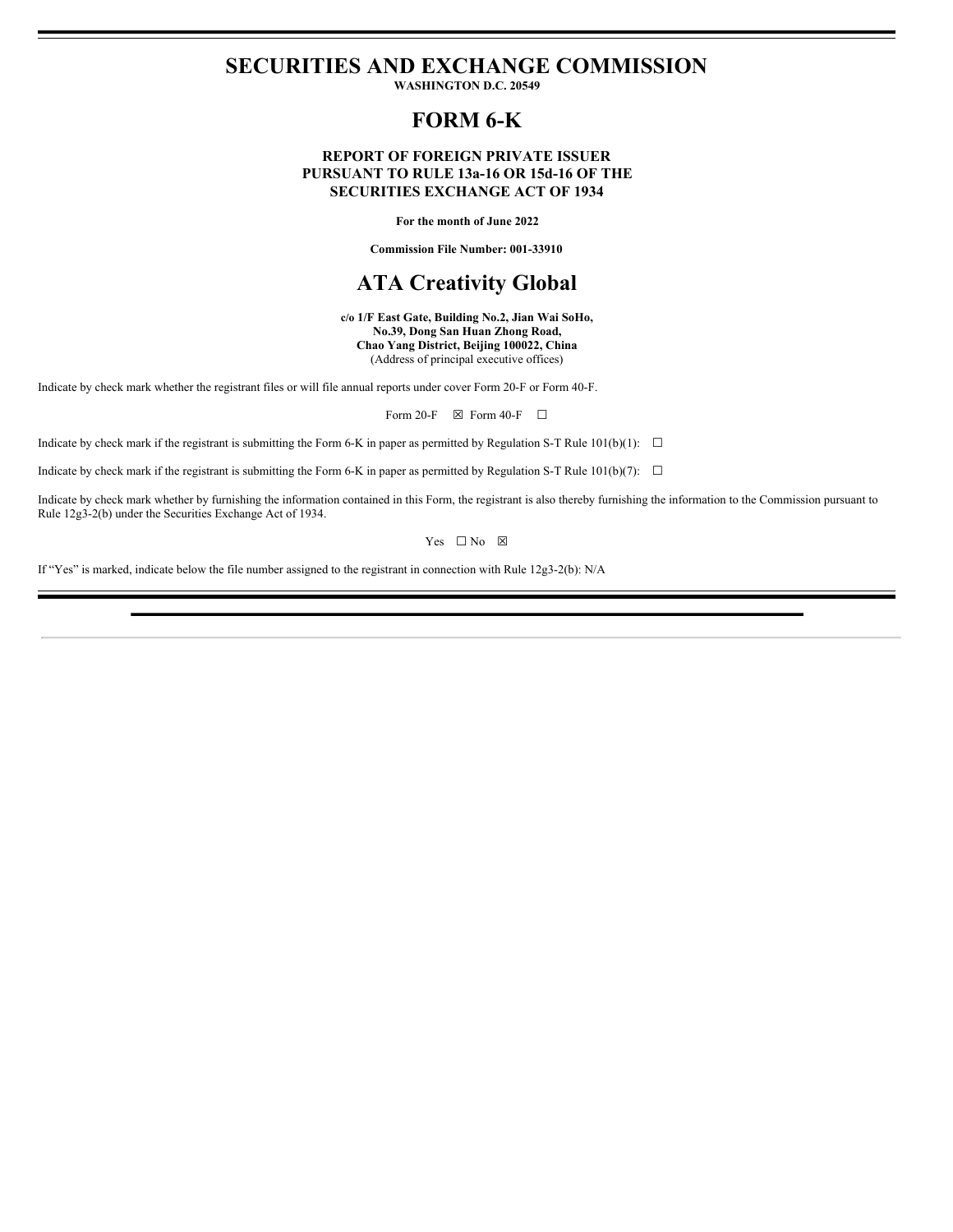EXHIBIT INDEX

Exhibit No. Description

99.1 Press Release dated May 10, 2022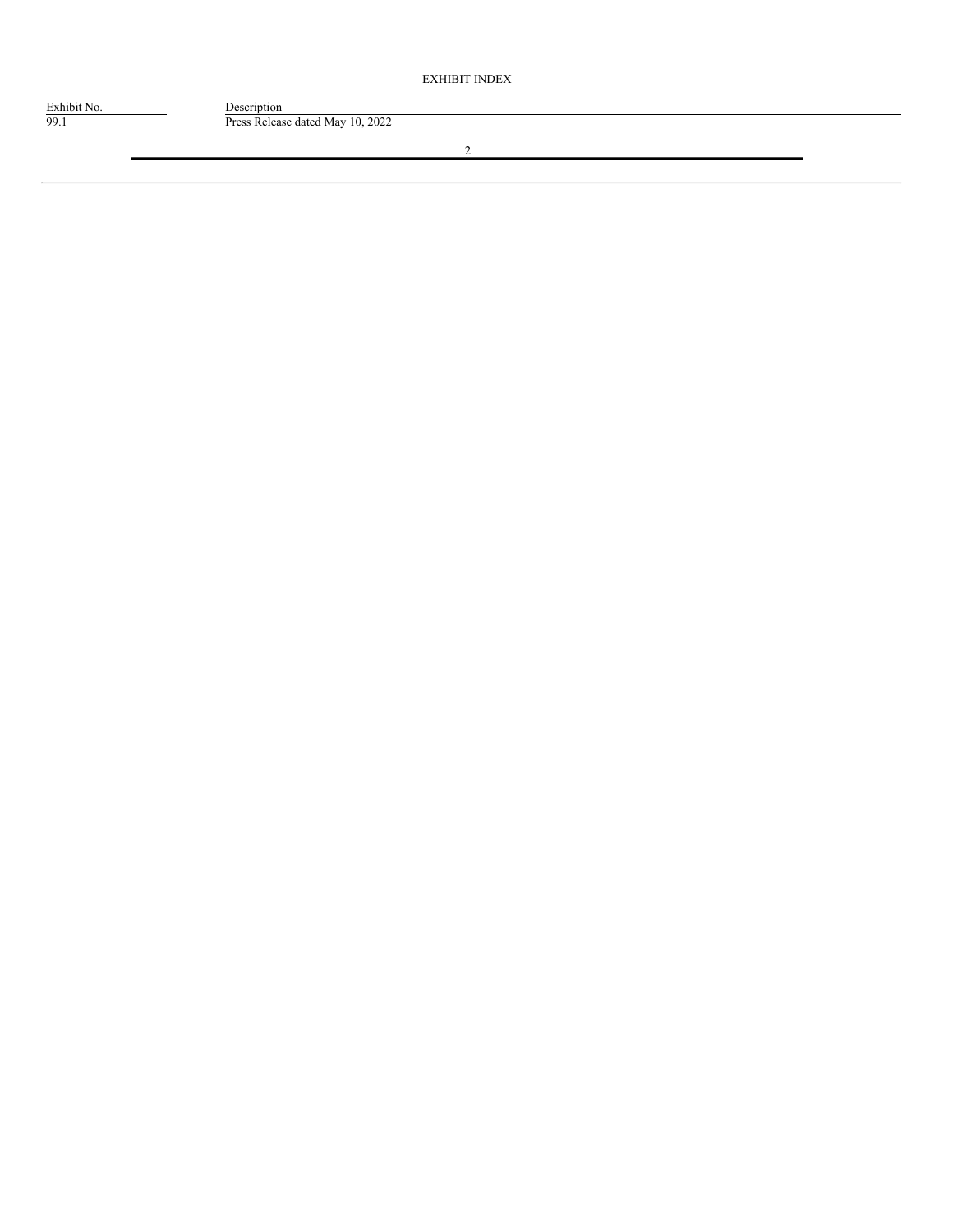## SIGNATURE

Pursuant to the requirements of the Securities Exchange Act of 1934, the registrant has duly caused this report to be signed on its behalf by the undersigned, thereunto duly authorized.

ATA Creativity Global

| By:    |  |
|--------|--|
| Name:  |  |
| Title: |  |

By: /s/ Ruobai Sima Name: Ruobai Sima

Chief Financial Officer

Date: June 6, 2022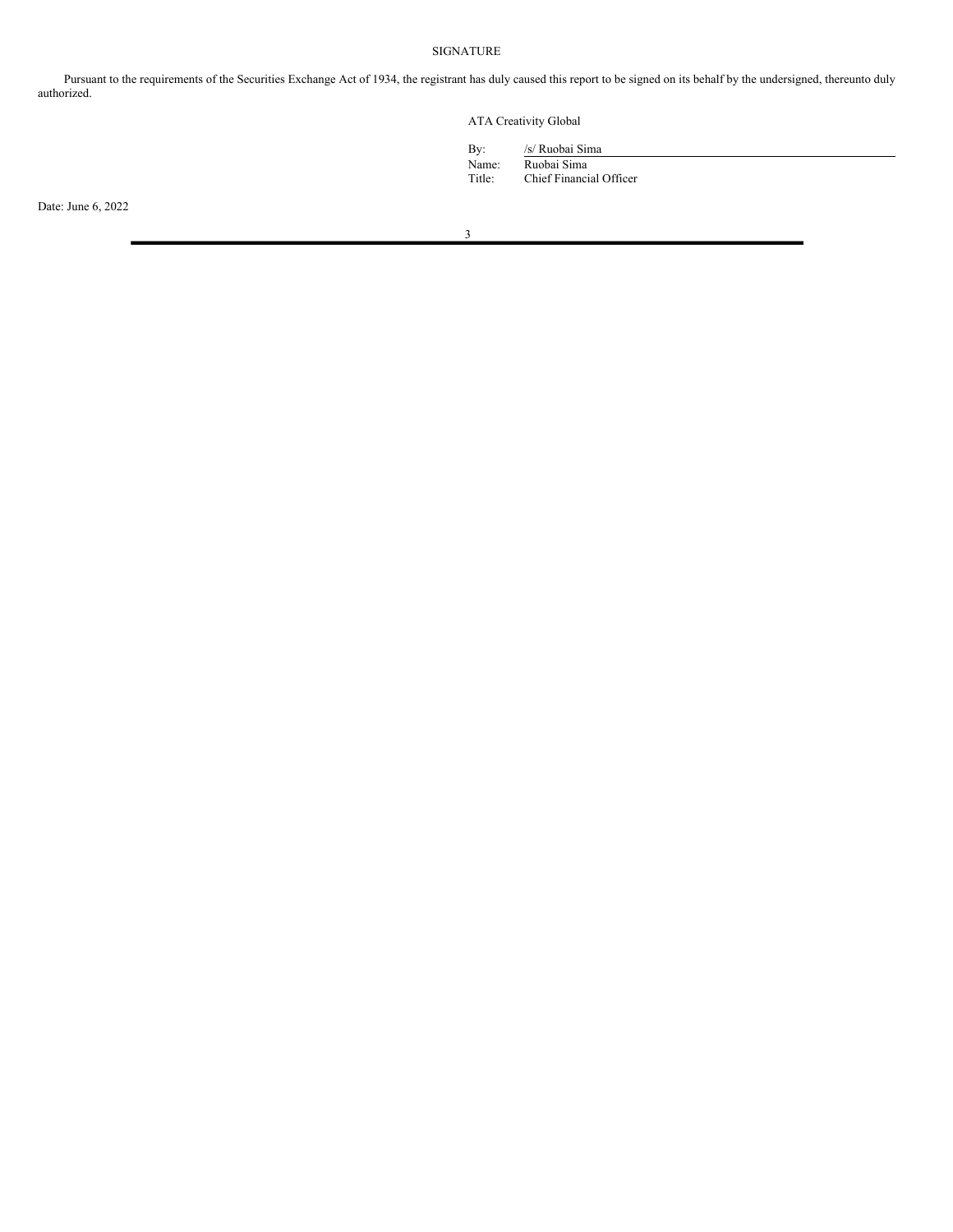

## **ATA Creativity Global Announces CFO Transition**

Beijing, China, May 10, 2022 -ATA Creativity Global ("ACG" or the "Company", Nasdaq: AACG)an international educational services company focused on providing quality learning experiences that cultivate and enhance students' creativity, today announced the appointment of Ruobai Sima as Chief Financial Officer, effective May 12, 2022. Amy Tung has stepped down as CFO for personal reasons but will remain with the Company as an advisor to ensure a smooth transition.

Mr. Sima brings to ACG 17 years of experience in finance and accounting, as well as strategic financial planning and execution, at public and private companies in the financial, automotive and travel industries. Prior to joining ACG, Mr. Sima served as CFO at various automotive services companies from 2016 to 2022, including Beijing Aiyihang Auto Service Group and Beijing Shouqi Zhixing Technology Co., Ltd. From 2015 to 2016, Mr. Sima served as the financial director for Bitauto Holdings, a leading auto Internet company focused on providing Internet information, shopping guide services and Internet marketing solutions in China. From 2008 to 2015, Mr. Sima served as the vice director of the finance department at Toyota Motor Finance (CHINA) Co., LTD, primarily focused in the areas of risk management and corporate finance. Mr. Sima served as a senior auditor at PricewaterhouseCoopers Beijing from 2004 to 2008. Mr. Sima earned a bachelor's degree in finance from the Capital University of Economics and Business and a master's degree in finance from the University of International Business and Economics, both in Beijing.

#### **Management Commentary**

Mr. Kevin Ma, Chairman and CEO of ACG, stated, "We are pleased to welcome Mr. Sima as Chief Financial Officer at ACG. We are confident that his extensive expertise in finance and accounting, having served as CFO at various companies over the years, will be an invaluable addition to our leadership team. I would like to thank Amy on behalf of our management team for her professionalism, expertise, and many contributions over the many years she has devoted to our Company. We wish her all the best and greatly appreciate her continued support during this period of transition."

Mr. Sima added, "I am thrilled to be joining ACG as CFO. I look forward to furthering the Company's mission to serve all students interested in creative arts studies and overseas learning opportunities and am excited to be part of its future growth strategy."

#### **About ATA Creativity Global**

ATA Creativity Global is an international educational services company focused on providing quality learning experiences that cultivate and enhance students' creativity. ATA Creativity Global offers a wide range of education services consisting primarily of portfolio training, research-based learning, overseas study counselling and other educational services through its training center network. For more information, please visit ACG's website at www.atai.net.cn.

### **Cautionary Note Regarding Forward-looking Statements**

This announcement contains forward-looking statements within the meaning of Section 27A of the Securities Act of 1933, as amended, and Section 21E of the Securities Exchange Act of 1934, as amended, and as defined in the Private Securities Litigation Reform Act of 1995. These forwardlooking statements can be identified by terms such as "believe," "could," "expect," "future," "look forward to," "plan," "should," "will," and similar terms. Examples of forward-looking statements in this press release include statements about the ancipated benefits of the opening of the Shuren-ACG Arts Center and launch of its curriculum, ACG's plan and efforts to transform itself into a leading